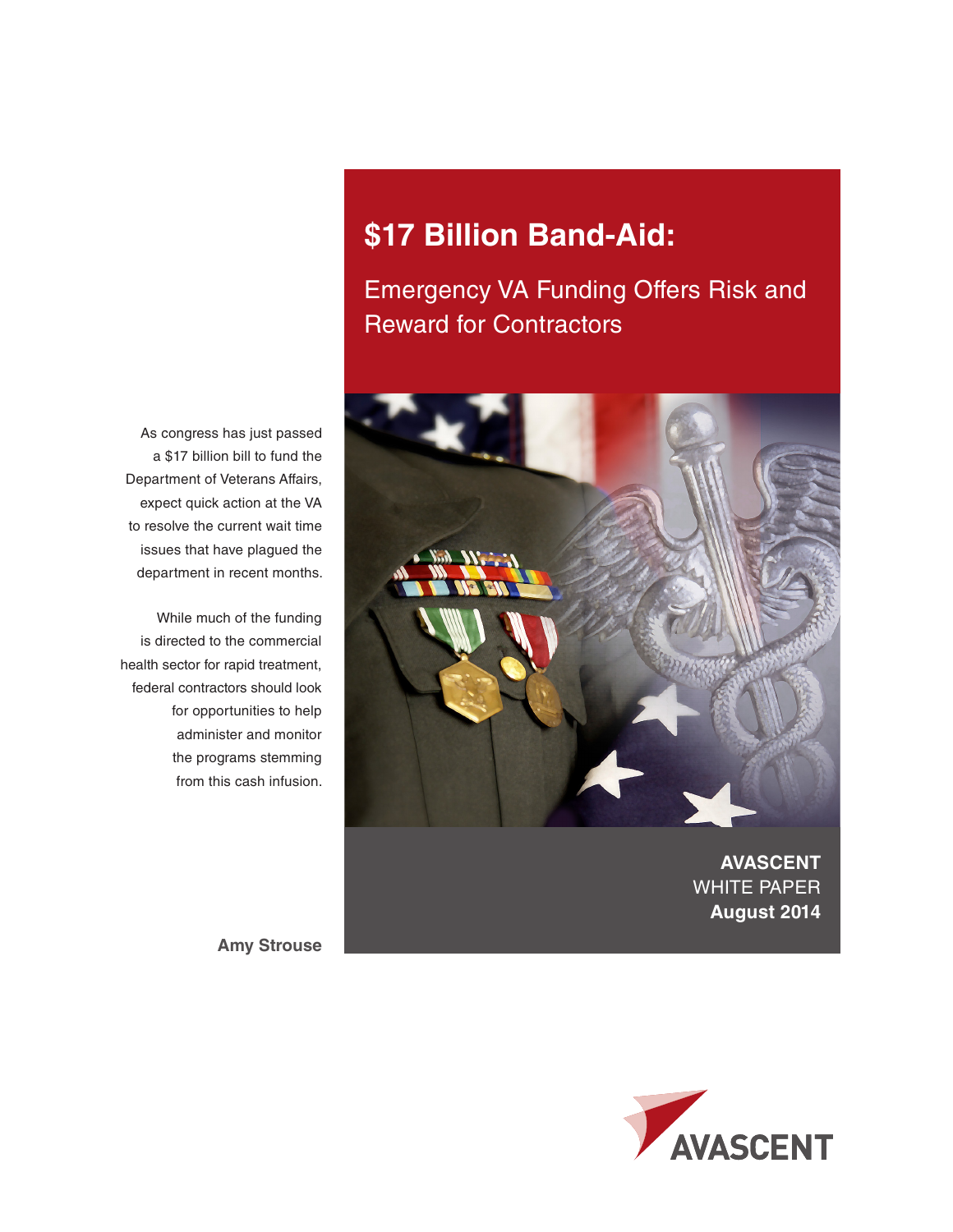

Congress moved as quickly as it has in recent memory to approve the \$17 billion compromise bill for the Department of Veterans Affairs before the August recess. The bill targets the excruciatingly long wait times for care-seeking veterans that have been making headlines over the last several months. The measure includes \$10 billion in emergency spending to help veterans who can't get prompt appointments with VA doctors to obtain outside care; \$5 billion to hire doctors, nurses and other medical staff; and about \$1.5 billion to lease 27 new clinics across the country. Incoming VA Secretary Bob McDonald will need to move quickly and efficiently to oversee the outlay of this funding influx.

On the surface, most of this spending seems oriented towards the commercial healthcare sector or the augmentation of organic staff and facilities. Avascent believes, however, that there are several critical areas where government contractors may be able to help the VA manage the new funds. Furthermore, while \$12 billion of the new funding is being classified as "emergency supplemental" and hence outside the discretionary caps under the Budget Control Act, the other \$5 billion will be taken from as yet unidentified cuts to existing VA programs. In addition to looking for new opportunities, contractors should carefully examine their existing VA portfolios for risk.

**Veterans have been moving in and out of the VA and commercial sectors for treatment for years, but this intentional and massive movement may highlight electronic health records (EHR) interoperability and digital records transfer issues that are already under scrutiny.**

Avascent will continue to monitor the details of the bill and the VA's implementation of it, but in the meantime, look out for these potential pain points and related opportunities to arise:

### **• Eligibility Determinations**

The rules for which veterans are eligible to receive care in the private sector are not incredibly complex, but will nonetheless require a robust and defensible eligibility determination process. The VA will need to determine which veterans are unable to get prompt appointments, had enrolled in the VA system prior to August 1st 2014, and/or live at least 40 miles away from a VA facility. This requires coordination and records sharing from at least three different systems with potentially additional records and substantiation being requested from the veterans to make each determination, and then beneficiary notification. Veterans eligible for Medicaid or Medicare treatment will require coordination, as well.

**• Records Management & Coordination of Care** When a veteran is determined to be eligible to seek care outside of the VA system, the VA will need to provide that patient's history to the private sector provider to include laboratory results, diagnostic imaging, prescription management, and more. In turn, once the veteran returns to the VA system, the VA will want to understand what treatment was provided and ingest the updated records. Veterans have been moving in and out of the VA and commercial sectors for treatment for years, but this intentional and massive movement may highlight electronic health records (EHR) interoperability and digital records transfer issues that are already under scrutiny.

# **• Human Resource System Inadequacies**

Could the allocation of \$5B in funds dedicated to hiring new doctors and nurses spotlight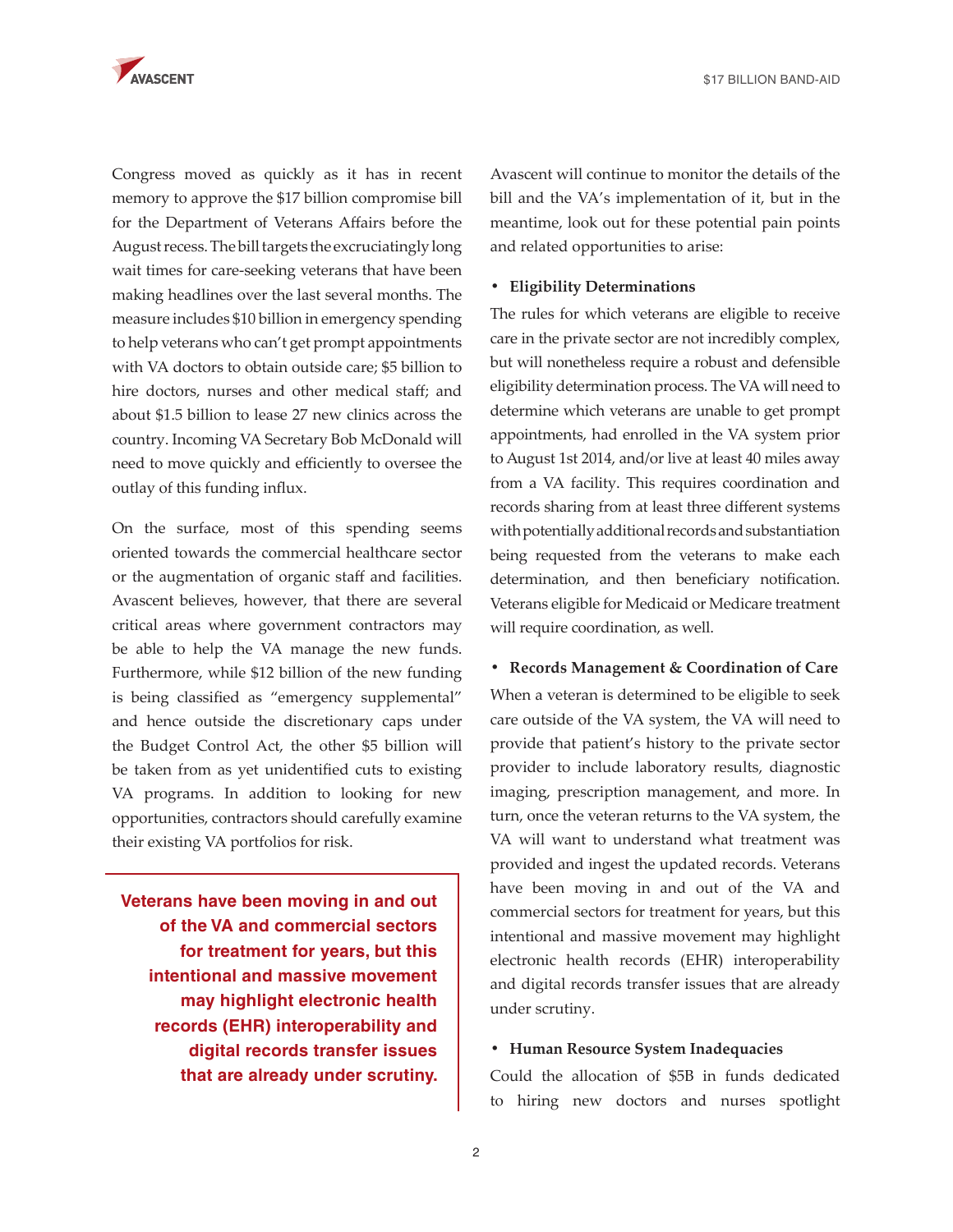inadequacies with the VA's HR system that will need to be fixed? The VA has historically struggled to assess personnel gaps and retain and manage talent. These weaknesses may be brought into sharper relief once "lack of funds" is eliminated as a scapegoat. The VA is currently pursuing a modernization effort focused on overhauling its 50-year-old HR system and transitioning to a Software as a Service (SaaS) model, but this won't be deployed until the end of 2015.

# **• Metrics & Reporting Overhaul**

Scheduling and wait-time metrics will not be allowed as performance measures under the new legislation due to the apparent problems this created with "secret" waiting lists to keep numbers low. Instead, quality of care received by veterans will be used for performance measures and bonus determinations. It is unclear, but unlikely, that the VA currently has a system for capturing and reporting quality of care. Look for a VistA-compatible quality measures system to be rapidly developed. The bill provides the Secretary with unprecedented authority to review, demote, and fire employees, making these performance measures more critical than ever before.

#### **• Auditing & Accountability**

A cornerstone of the legislation will be the requirement that the VA conduct regular audits on the accuracy of care and staffing levels at each major facility. While this function could be performed organically by the Inspector General's office, there may be a desire for a trusted, independent audit firm to oversee this as well. Robust program integrity work is being done by contractors elsewhere in the federal healthcare space, such as at CMS and DHA, and the VA audit program could take this form.



**• Initial Outfitting & Transition of New Clinics** Leasing 27 new facilities rapidly will require a concert of activity, ranging from survey and site identification to light modification and refurbishment to IO&T. Once the new clinics are up and running they will also need to be incorporated into the VA's vast supply chain management system to keep them supplied with everything from bandages to medications.

**A cornerstone of the legislation will be the requirement that the VA conduct regular audits on the accuracy of care and staffing levels at each major facility...there may be a desire for a trusted, independent audit firm to oversee this as well.**

#### **• Education Benefit Program Management**

Another provision expands veterans scholarship programs and allows all veterans to qualify for in-state tuition. The VA already administers the GI Bill education benefit within the Veterans Benefits Administration; these new provisions will require a massive expansion of the VBA's ability to award funds and determine eligibility.

#### **• Mental & Behavioral Health Pipeline Expansion**

In addition to hiring new clinicians, some funds are set-aside to expand counseling for veterans who suffered sexual trauma while in the service. This could take the form of hiring psychologists and other counselors, or could expand programs to connect vets with networks of counselors in the private sector which would provide these services on a "surge" basis without a commitment from the VA to permanently expand its mental and behavioral health staff.